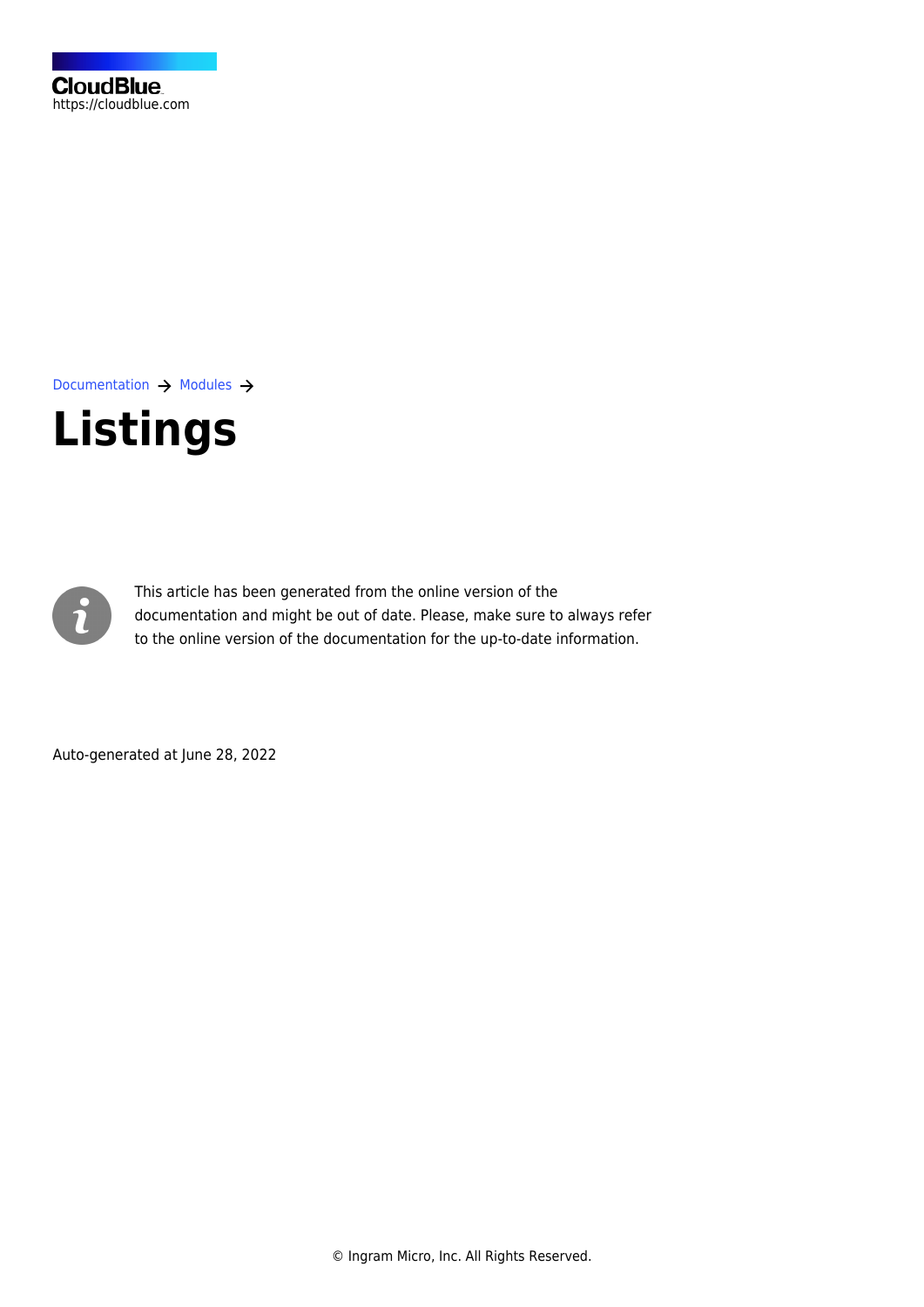# **CloudBlue**

## **Video Tutorial**

#### **Overview**

Product listings and related requests are object types in the CloudBlue Connect representing Products that are listed for sale in a marketplace. Listings implement part of the [Product Flow](https://connect.cloudblue.com/community/getting-started/#Business_Flows) between Vendors and Distributors/Resellers as schematically illustrated in the following diagram:



The Listings Management module allows Vendors to list their products to one or multiple marketplaces. Distributors and Resellers are using the Listing module to propagate information from the Product to their systems as schematically illustrated below:

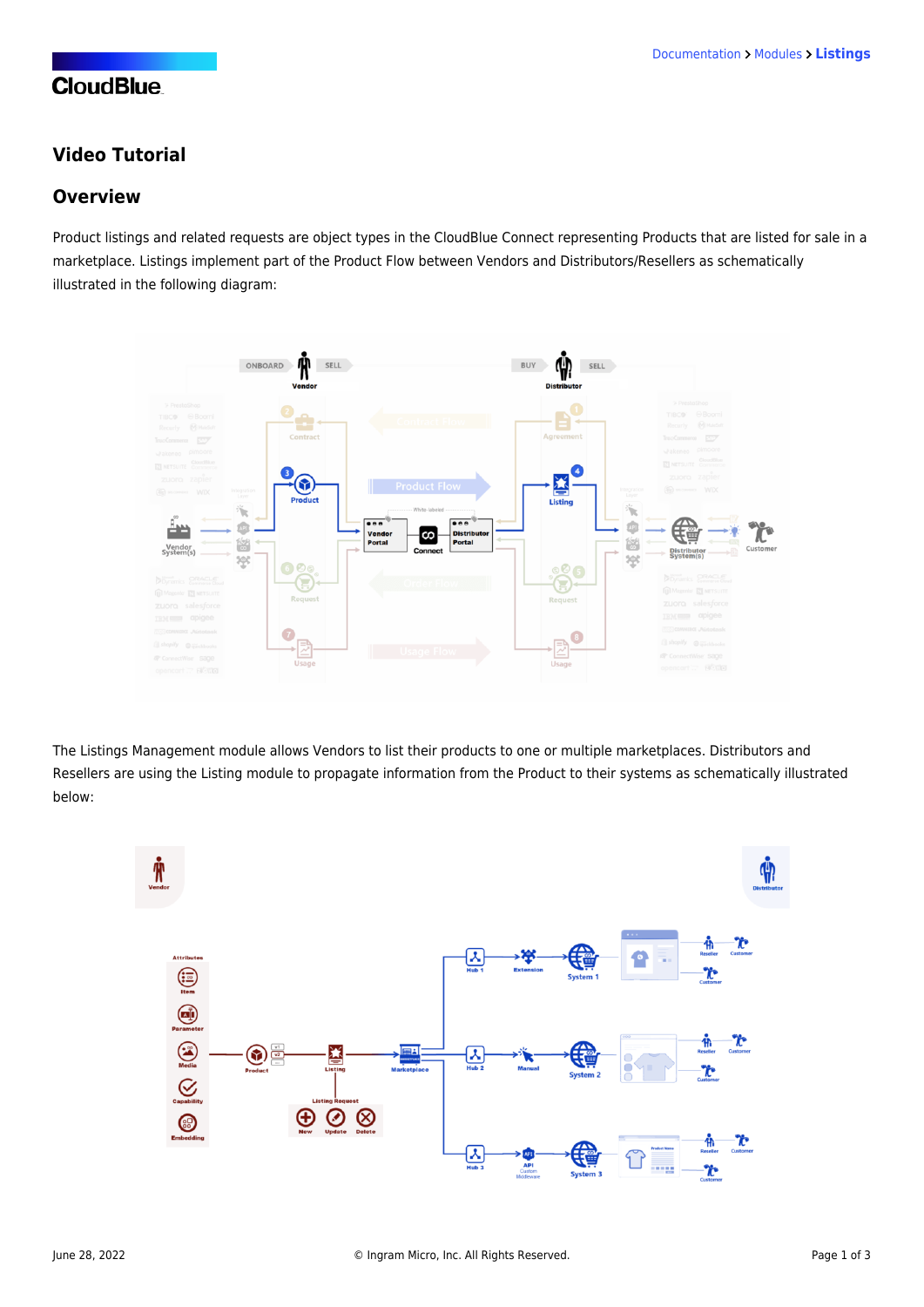## **CloudBlue**

Depending on the capabilities of Distributor or Reseller systems, information on the product can be propagated [manually](https://connect.cloudblue.com/community/modules/listings/user-interface/), via [APIs](https://connect.cloudblue.com/community/api/), and by using available [Extensions](https://connect.cloudblue.com/community/extensions/).

#### **Module Workflow**

Once Vendors decide to list their product to their selected marketplace, the system generates a Listing object that includes the defined [product](https://connect.cloudblue.com/community/modules/products/), selected distributor, marketplace, specified [price list](https://connect.cloudblue.com/community/modules/pricing/) and [offer](https://connect.cloudblue.com/community/modules/offers/). Note that the system can also prompts Vendors to fill out specific forms before generating a new listing object. Such forms are created by Distributors or Resellers and they help collect required information for their systems. Refer to the [Forms documentation](https://connect.cloudblue.com/community/modules/partners/forms/) for more details.

Listing objects are managed via Listing Requests. Namely, these requests are used to list the specified product to the required marketplace, update the listing information, or remove the product from this marketplace. Therefore, Vendors generate a listing request in case it is required to create, update or delete listings. Distributors or Resellers can approve listing request or reject them if necessary.

The following diagram schematically illustrates the Listing Management module workflow:



The system includes individual workflows for Listing and Listing Request objects. In case more information on the provided workflows is required, please refer to the [State Machine](https://connect.cloudblue.com/community/modules/listings/state-machine/) subarticle.

### **Next Steps**

Access the following articles to learn more about the Listing Management module, provided API and available operations within the graphical user interface: